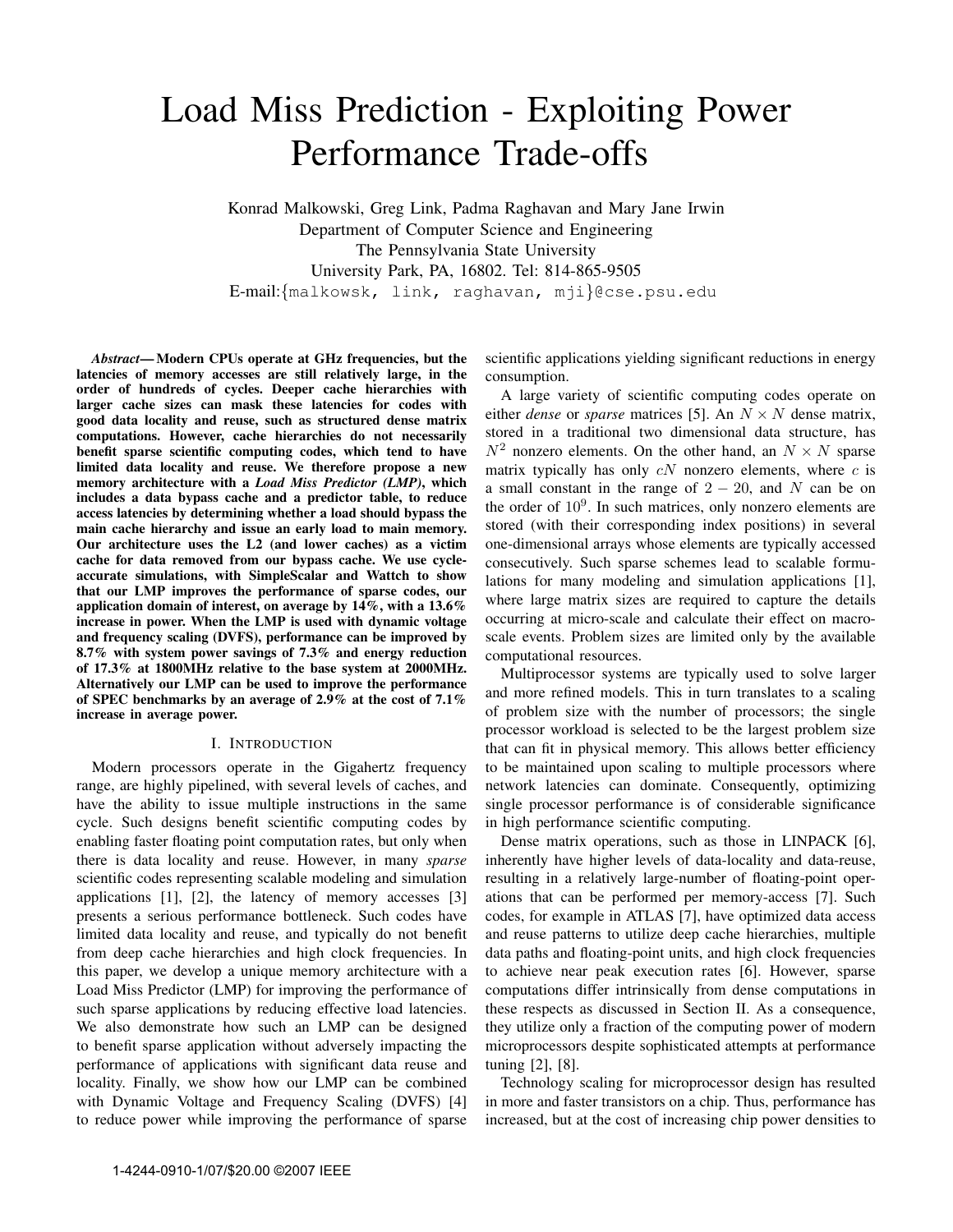the point where power is the real limiter for future scaling [9]. As chips approach their packaging thermal limits and cooling costs become prohibitive, power-aware design is starting to receive considerable attention in the high performance computing community [10], [11]. Sparse computations present interesting opportunities for power-aware high performance scientific computing [12] because, although they represent scalable formulations, they can achieve only a fraction of peak performance (despite extensive tuning). We conjecture that both performance and power improvements are possible by considering the co-evolution of architectural optimizations and tuned sparse matrix computations.

The remainder of this paper is organized as follows. Section II contains a brief overview of sparse applications and codes. Sections III, IV and V contain our main contributions. We develop our LMP architecture and discuss its implementation in Section III; in the last part, i.e. in Section VI, we discuss similarities and differences with earlier approaches. We present our methodology and empirical results respectively in Sections IV and V. We end with concluding remarks in Section VII.

## II. SPARSE SCIENTIFIC COMPUTING APPLICATIONS

Computational modeling and simulation is now widely used in research and industry to study problems in science and engineering and in industrial manufacturing and design. Examples of modeling applications include astrophysics [13], climate modeling [14], fluid flows [15], and many others. Many of these applications involve a model described by nonlinear Partial Differential Equations (PDEs) discretized in space and potentially evolving over time. These are solved using fully implicit Newton-Krylov schemes as well as semiimplicit approaches [5] which offer the advantage of faster convergence and numerical stability. The underlying computations are primarily *sparse*, i.e., involving large, often unstructured matrices with relatively few nonzero elements. A key feature common to these applications is that a given simulation includes many linear solutions involving sparse matrices, and the application time is dominated by the time to compute the sparse linear solution. In view of the important role of sparse applications, considerable research in scientific computing has been expended to improve the performance of sparse matrix operations [2], [8].

In this paper we consider the following representative sparse codes to evaluate our LMP. We use the NAS benchmarks MG and CG with a "W" type workload [16]. Both benchmarks use a matrix vector multiplication routine that accounts for more than 90% of their execution time. Therefore, in our tests we additionally use a sparse matrix vector multiplication kernel from Sparsity (SMV) [2]. In our experiments, we consider two versions of SMV, an unoptimized form with no blocking (SMV-U) typical of many scientific codes and an optimized form with 2x1 blocking and loop unrolling (SMV-O) which decreases loads at the expense of a slight increase in floating point operations [2]. We report on the performance of SMV-U and SMV-O on the following four representative sparse matrices from structured mechanics: bcsstk31, fdm2, qa8fm, msc23052. The matrix properties including the name, dimension ( $\times 10^3$ ), number of nonzeros ( $\times 10^6$ ) and the percentage of nonzeroes relative to a dense matrix of the same dimension are: bcsstk31, 35.6, 1.2, .09%; fdm2, 32.1,.16, .01%; qa8fm, 66.1, 1.6, .03%; and msc23052, 23.0, 1.1, .21%. These matrices had been reordered using the Reverse Cuthill McKee [17] scheme to improve the locality of access in the source vector [12] as is commonly done for tuned scientific codes.





Fig. 1. LMP design.

Modern CPUs have deep cache hierarchies to mask the large latencies of accessing the main memory for codes with data reuse. However, when there is poor data reuse, as is the case in many sparse scientific codes, these elaborate cache systems actually add to the access latency as the caches are inevitably and unproductively accessed before each main memory access. As an example, for level 1 cache, level 2 cache, and main memory latencies of 1, 19 and 122 cycles respectively, bypassing the L2 cache on a miss could save 16% of the total latency. This effect will be further magnified with deeper cache hierarchies, especially with NUCA [18] caches where the longest bank miss latency can be significantly greater than the average cache latency. The rest of this section presents the design and implementation of our Load Miss Predictor to decrease penalties of such inevitable load misses.

## *A. LMP design and operation*

Figure 1 shows our proposed design, where the 32KB level-1 data cache (L1) is split into two portions, labeled *regular* and *bypass*. The *regular* portion is a low latency, highly associative cache typical of modern processors, 16KB in size, with a 32 byte long cache line. This portion of the L1 data cache has a direct connection to the level-2 (L2) cache. The *bypass* portion of the data L1 is also 16KB, and is directly connected to both the L2 cache and to the memory controller. We call it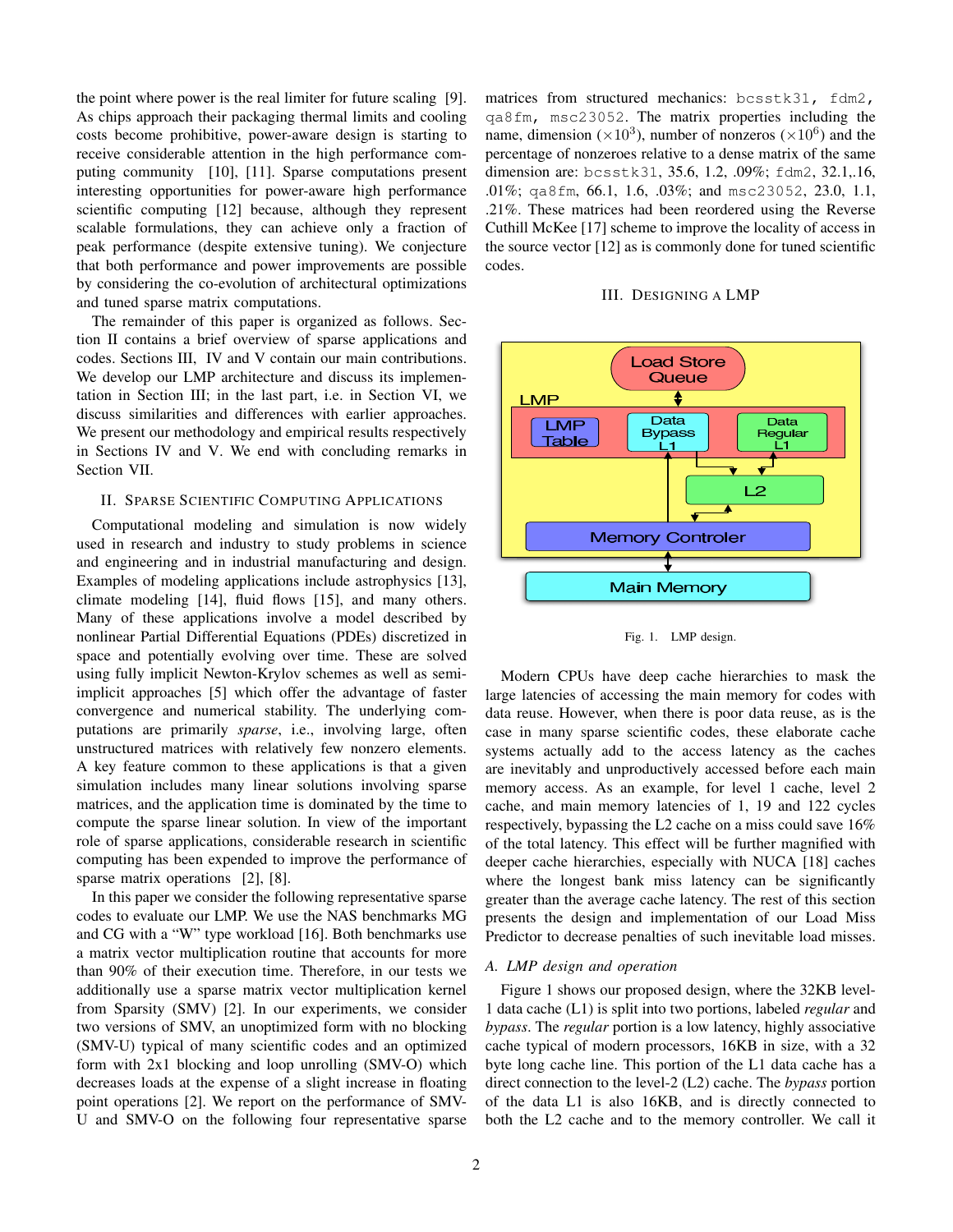the *Bypass L1* cache. Data is provided to the bypass cache from the main memory directly, and the L2 cache serves as its victim cache. The *Bypass L1* cache has a cache line width of 128 bytes, which is the cache-line width of the L2 cache as well as the amount of data transferred from the memory in one request. The cache-line width is based on the 128-bit wide memory bus and SDRAM transfer protocol [19], [20]. A prediction mechanism is added to this structure (the LMP Table in Figure 1). A detailed discussion and experimental justification for these design choices is presented in Section V.

When a load instruction is executed, its data request is sent to both the *Regular L1* and *Bypass L1* caches. When both caches miss the LMP table is consulted. The PC address of the load instruction is looked up in the LMP table much as in *branch prediction* technology. The LMP then determines whether the load should bypass (predicted miss), or proceed through the main cache hierarchy (predicted hit). When there is insufficient history for prediction, such as in newly encountered loads, they are directed through the main cache hierarchy, i.e., are predicted hits. Our predictor tracks only the history of loads that miss in both *Regular L1* and *Bypass L1*.

On predicted hits the load proceeds through the normal cache hierarchy. If the data is not found, the predictor encodes an incorrect prediction (predicted hit, cache miss) in the table. Otherwise, the predictor encodes a correct prediction in the table (predicted hit, cache hit). As long as the data is found anywhere in the cache hierarchy it will not be brought into the *Bypass L1*.

When data requested by a load instruction at a particular PC address is repeatedly not found in the regular cache hierarchy, that load instruction will be marked as suitable for cache bypassing (predicted miss). On a predicted miss, a parallel request for an early load will be issued to the main memory by the *Bypass L1* and to the L2 cache by the *Regular L1*. If the L<sub>2</sub> cache responds with data before the main memory does, the memory access will be canceled, the load will be marked as (predicted miss, cache hit), and the data will be stored in the *Regular L1* cache. Any data returned by the main memory as a result of the early load will be ignored. On the other hand, if the L2 does not respond with data, the main memory read access will be already underway, thus reducing the memory latency. The corresponding data will be stored in the *Bypass L1* cache, and the load will be marked as (predicted miss, cache miss). Both portions of L1 cache are checked for data on a store instruction to ensure cache consistency. As a result, a store will always proceed through the path used for loading the corresponding address.

Additional modifications to the processor are required to add the LMP table and bypass cache. Each load instruction has to be accompanied by either the complete PC address or a unique identifier in order to correctly map it into the predictor table. The bus connecting the L1 cache to L2 cache requires additional wires to communicate hits and misses to the load predictor. An additional wire is also required to control the tag and data look-up schemes in the cache hierarchy. In addition we need a mechanism such that during bypassed loads only cache tags are accessed, and data arrays are accessed only upon a hit. Finally, an additional bus is required to connect the *Bypass L1* to the main memory controller to initiate an early load.

Ideally, the prediction mechanism should be 100% accurate. However, in practice the design of the LMP must reflect a trade-off between accuracy, speed and hardware complexity. We therefore utilize a small 2-level predictor (L2H8) tracking 1024 independent load instructions, with an 8 bit hit/miss history per instruction (requiring 256 entries in the second level table). We believe this configuration offers a good tradeoff between accuracy and hardware costs.

An important question is what to do with data displaced from the *Bypass L1* cache. We considered many replacement policies for data displaced from *Bypass L1* and chose a policy, where all cache lines that are displaced from the *Bypass L1* are written to the L2 cache whether clean or dirty ("all replaced victim"). Other possible policies are to write displaced dirty data directly to main memory ("no victim"), or to place only dirty displaced cache lines in the victim cache ("only dirty victim"). LMP design tradeoffs are discussed further in Section V.

We expect that our LMP design will have no negative impacts on clock cycle time, because our modifications to the CPU pipeline only require carrying additional bits, and thus a wider instruction. Our LMP could possibly introduce a 1 cycle penalty to L1 cache misses followed by access to L2 or main memory. However, we do not consider this penalty to be significant given the long latencies of main memory access.

#### IV. METHODOLOGY

In this section, we describe our methodology for obtaining cycle accurate performance and power numbers through simulation.

We utilize SimpleScalar3.0d [21] and Wattch1.02d [22] with modifications to model power consumption and performance impacts of the LMP. Additionally, we developed an accurate model for the power and performance of DRAM type main memory by using data from Micron [19], [20] to simulate the DDR2 DRAM memory behavior and power consumption at a 333MHz bus clock frequency.

We start with a base processor architecture (henceforth referred to as B) that is similar to the processor and memory subsystem in one node of a modern superscalar cluster. Table I shows the configuration of our SimpleScalar processor. This is representative of modern processors, in particular RISC type processors like the PowerPC which are typically capable of issuing 4 instructions per cycle.

We model our processor power consumption in 130 nanometer technology. We obtain the 130 nanometer technology numbers by scaling [23] the power numbers already present in Wattch. We assumed a DVFS processor running in the frequency range of 1300–2000MHz with  $V_{dd}$  between 1.07 – 1.5 Volts. The L1 cache latency is 1 cycle, L2 cache latency is 19 cycles, and memory latency is based on Micron, Inc. datasheets, and varies with CPU frequency [19], [20]. We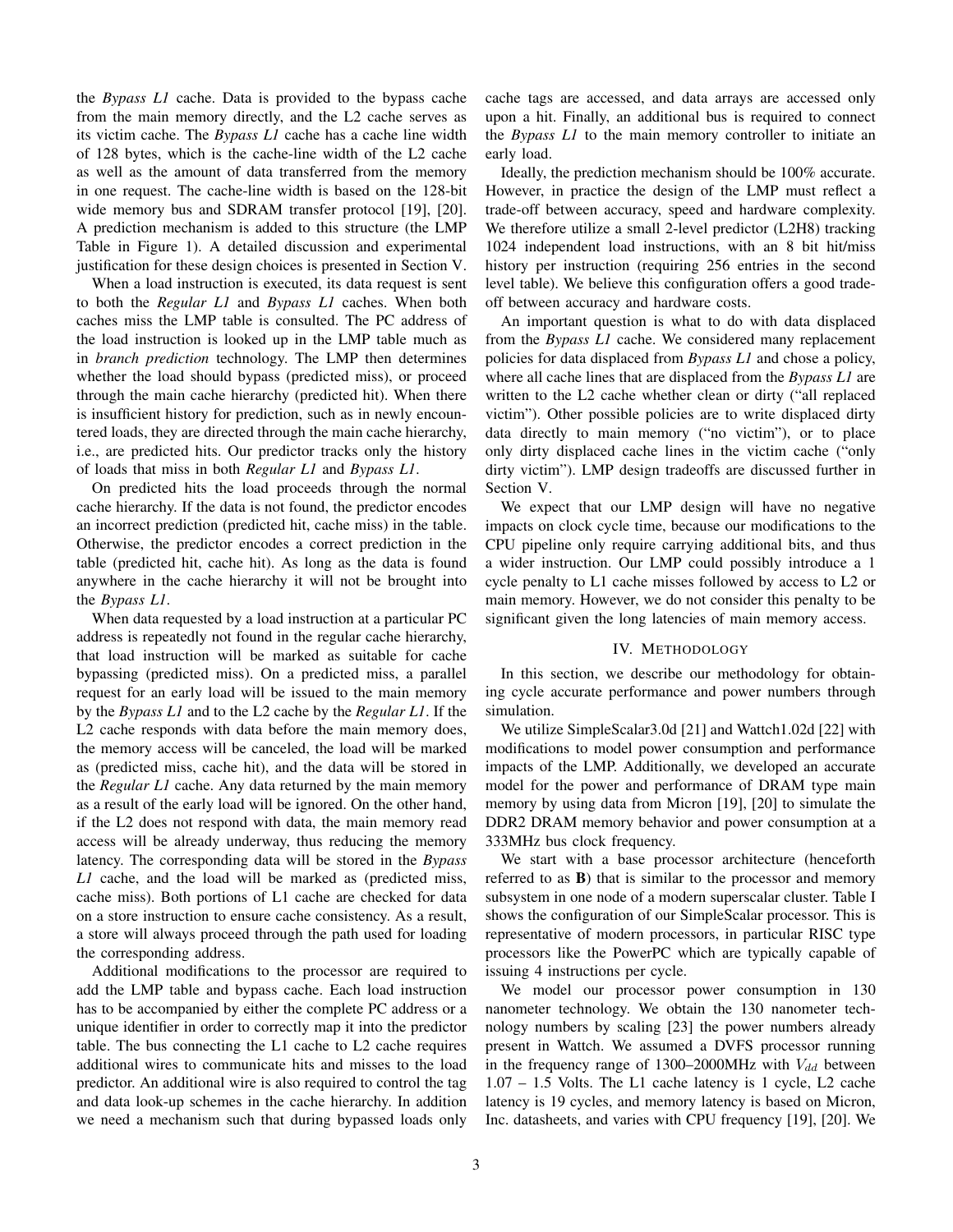| -fetch:ifqsize   | 4     | -cache:dl1    | 128:32:8:1   |
|------------------|-------|---------------|--------------|
| -fetch:mplat     | 3     | -cache:dl1lat |              |
| -fetch:speed     |       | -cache:dl2    | 1024:128:4:1 |
| -bpred           | bimod | -cache:dl2lat | 19           |
| -bpred:bimod     | 2048  | -cache:il1    | 128:32:8:1   |
| -decode:width    | 4     | -cache:illlat |              |
| -issue: width    | 4     | -tlb:itlb     | 16:4096:4:1  |
| -issue:inorder   | false | -tlb:dtlb     | 32:4096:4:1  |
| -issue:wrongpath | true  | tlb:lat       | 30           |
| -commit:width    | 4     | -res:ialu     | 3            |
| -ruu:size        | 32    | -res:imult    | 3            |
| -lsq:size        | 8     | -res:memport  |              |
| -res:fpalu       | 3     | -res:fpmult   | 3            |

TABLE I WATTCH CONFIGURATION FOR BASE SYSTEM

modified Wattch to accommodate the additional functionality required by our architecture.

We use both PISA and Alpha configurations of SimpleScalar to enable the study of a larger set of codes. We use the Alpha configuration to evaluate the performance of SPEC benchmarks and PISA for the NAS benchmarks and sparse codes discussed in Section II. We ran all pre-compiled benchmarks from SPEC [24], for which we had a compiler and whose code ran on SimpleScalar. We also used SimPoints [25] to reduce the execution time of these simulations. The NAS benchmarks and SMV kernels were executed until completion, after being fast-forwarded past the initialization stage.

#### V. EXPERIMENTAL RESULTS

In this section, we first discuss the LMP design tradeoffs, and their impacts on performance, power and energy consumption for the SPEC 2000 and sparse benchmarks. We then consider the impact on performance and power of using our final LMP design on the SPEC 2000 benchmarks. We next consider these metrics in greater detail for the sparse codes described earlier in Section II. Unless otherwise stated, we report values of time, power and energy for each code relative to the base configuration B running at 2000MHz with a 512KB L2 cache. Values at the base configuration B are set to 1. Thus, for configurations with LMP (denoted as B+LMP), values that are less than 1 indicate relative improvements while values greater than 1 indicate degradations.

## *A. LMP design trade-offs*

Key trade-offs during the LMP design stage included the sizes of the *Regular L1* and *Bypass L1* caches, the L2 cache size, the predictor mechanism type and size, and the *Bypass L1* data replacement policy.

To address the *Bypass L1* data replacement policy trade-offs we created an "ideal" predictor. Our "ideal" predictor was a 2-level predictor, with 1024 16-bit hit/miss history entries in the first table. The second table consisted of 65536 bimodal counters. Instead of splitting the 32KB L1 data cache of the base configuration in two 16KB halves (half for the *Bypass L1* and half for the *Regular L1*), in our "ideal" LMP predictor we made both parts 32KB in size. As mentioned in Section III we considered three options for replaced data movement: "no victim", "only dirty victim" and "all dirty victim". The "all replaced victim" policy showed no performance degradations for SPEC 2000 benchmarks, as shown in Figure 2, and was chosen as the data replacement policy for our LMP design.

The "ideal" predictor described earlier has a significant hardware footprint, large power consumption, and it would add a significant delay to the memory subsystem. We considered the performance of simpler predictor designs, including the "bimodal" predictor consisting of a 2048-entry table of bimodal counter, and the "L2H8" predictor. Our experiments indicate that both designs consume less power than the "ideal" predictor (figures omitted for brevity). Their performance is compared against the "ideal" predictor in Figure 3. The "L2H8" predictor closely follows the performance of the "ideal" predictor at much lower design complexity and it is thus our choice for the LMP.

Changing the *Bypass L1* and *Regular L1* cache sizes from 32KB to 16KB, so that the total number of data cache bytes  $(By p a s s L1 + Regular L1)$  is equal to the base configuration, does not have a significant impact on the average performance of the SPEC 2000 benchmarks. The geometric mean of performance improvements, as shown in Figure 4, ranged between 2.5% to 4% for 32-1 (32KB regular, 1KB bypass) and 32- 32 (32KB regular, 32KB bypass) cache configurations respectively, with the smaller cache configurations consuming less power and energy. For example, the 16-16 cache configuration consumes 7% less power and 5% less energy, than the 32-32 configuration, relative to a base configuration (figure omitted for space).

The observed performance fluctuations for the mgrid, crafty and gzip benchmarks were investigated further. The crafty and gzip benchmarks are cache bound codes, and decreasing the amount of *Regular L1* available resulted in more L1 cache misses. The SPEC mgrid code follows the same algorithm as the NAS MG benchmark, which is investigated together with our sparse codes in the following paragraphs.

The change in the LMP cache configuration has a varied impact on performance of our selected sparse codes. Results in Figure 5 (top subfigure) show that NAS MG is very sensitive to the cache size of the *Bypass L1* cache. As the size decreases from 32KB to 16KB the performance improvement reduces from 18.3% to 13.1%. Further reduction of *Bypass L1* cache size to 4KB and 1KB results in significantly smaller performance gains. The CG and SMV kernels are not as affected by the *Bypass L1* cache size changes (less than 2%). The average power consumption for the sparse codes is shown in Figure 5 (bottom subfigure). The 32-32 cache configuration consumes nearly 5% more power on average than the 16-16 configuration, and 2% more energy on average, thus making the 16-16 configuration a good compromise for both SPEC and sparse applications (figures omitted to save space).

Figure 6 shows the impacts of our final LMP configuration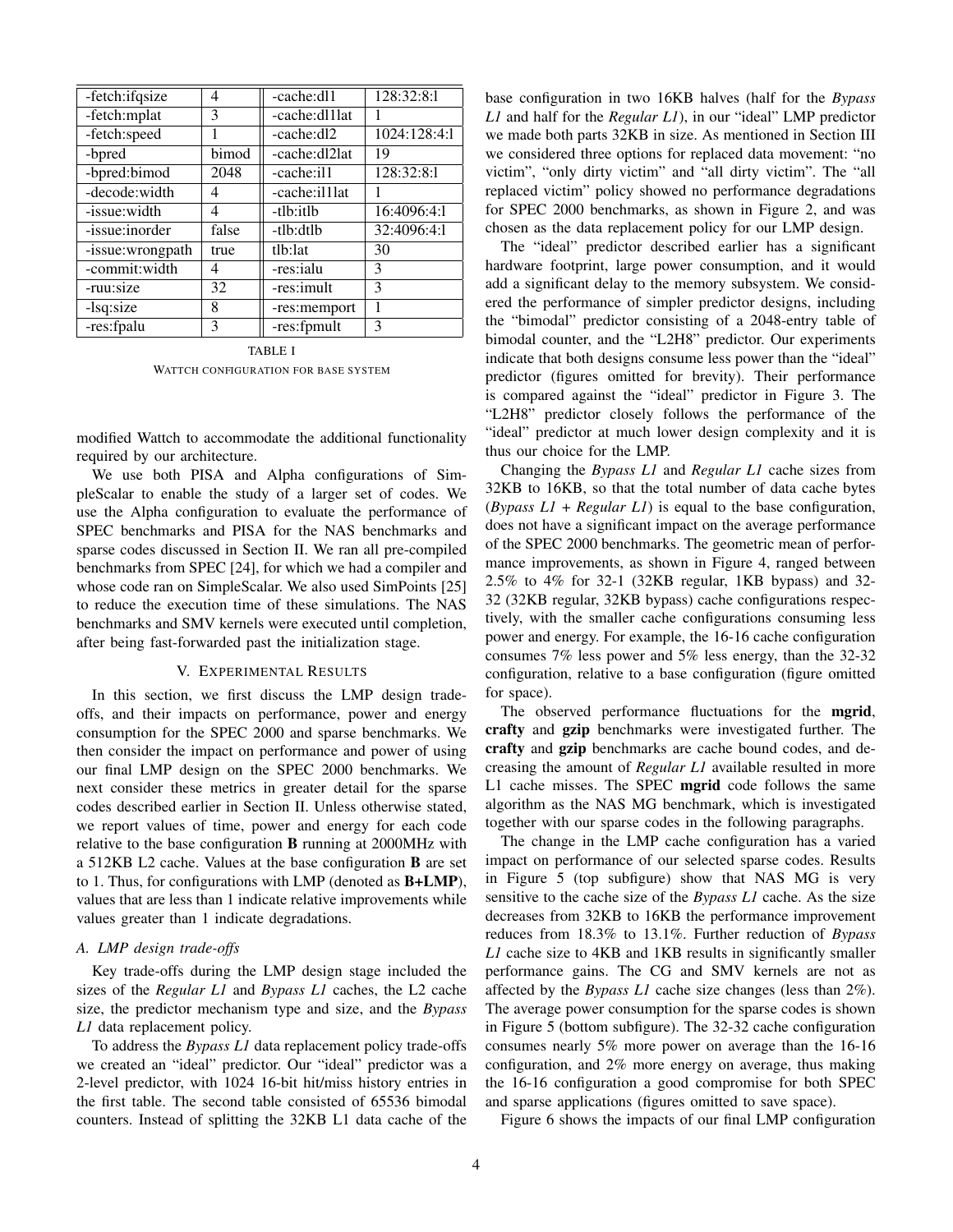

Fig. 2. Impact of LMP bypass cache replacement policy on SPEC2000 performance with "Ideal" LMP. "No victim" (left bar), "Only dirty victim" (middle) and "All replaced victim" (right). Values are relative to base configuration B at 2000MHz set to 1.



Fig. 3. Impact of "ideal" (left bar), "bimodal" (middle bar) and "2 level 8 bit (L2H8)"(right bar) predictors on execution time of SPEC 2000 benchmark suite at 2000MHz. Values are relative to base configuration B at 2000MHz set to 1.

("L2H8" predictor, 16-16 cache configuration, "all replaced victim" replacement policy) on performance (left), power (middle) and energy (right) consumption of SPEC 2000 benchmarks. Relative values are shown for  $(B + LMP)$  compared to base B at 2000MHz. The addition of the LMP increases the performance by an average of 2.9%. *Mgrid*, which is representative our sparse matrix application domain, benefits at significantly higher level of 12%.

The gains in performance come at the expense of increased hardware cost and thus system power. Observe that adding the LMP results in a 5% increase in energy and 7% increase in average system power. These increases are the result of more frequent memory accesses, the addition of the 16KB *Bypass L1* cache, prediction hardware, concurrent accesses to both *Bypass L1* and *Regular L1* caches, and concurrent accesses to L2 cache tag arrays during early memory reads.

Figure 7 shows the impact of using LMP on performance,

power and energy for the NAS CG, MG codes and SMV-U, SMV-O. Observe that SMV-U benefits most with a 16.7% reduction in time, with SMV-O a close second with 15.6%. These improvements in execution time are primarily from decreases in the average load latencies (labeled as LSQ lat.) by 14.2%. On average, the performance of these four codes improves by 14%. However, power increases substantially by 13.6% on average, while the energy decreases slightly by an average of 2.3%, due to shortened running time but higher power consumption.

## *B. Co-optimizing performance, power and energy for scientific computing*

We now consider in detail how our final LMP can be used to improve the performance of sparse scientific codes, and how power can be reduced by using dynamic voltage and frequency scaling (DVFS) [4] with the LMP. Use of DVFS with the base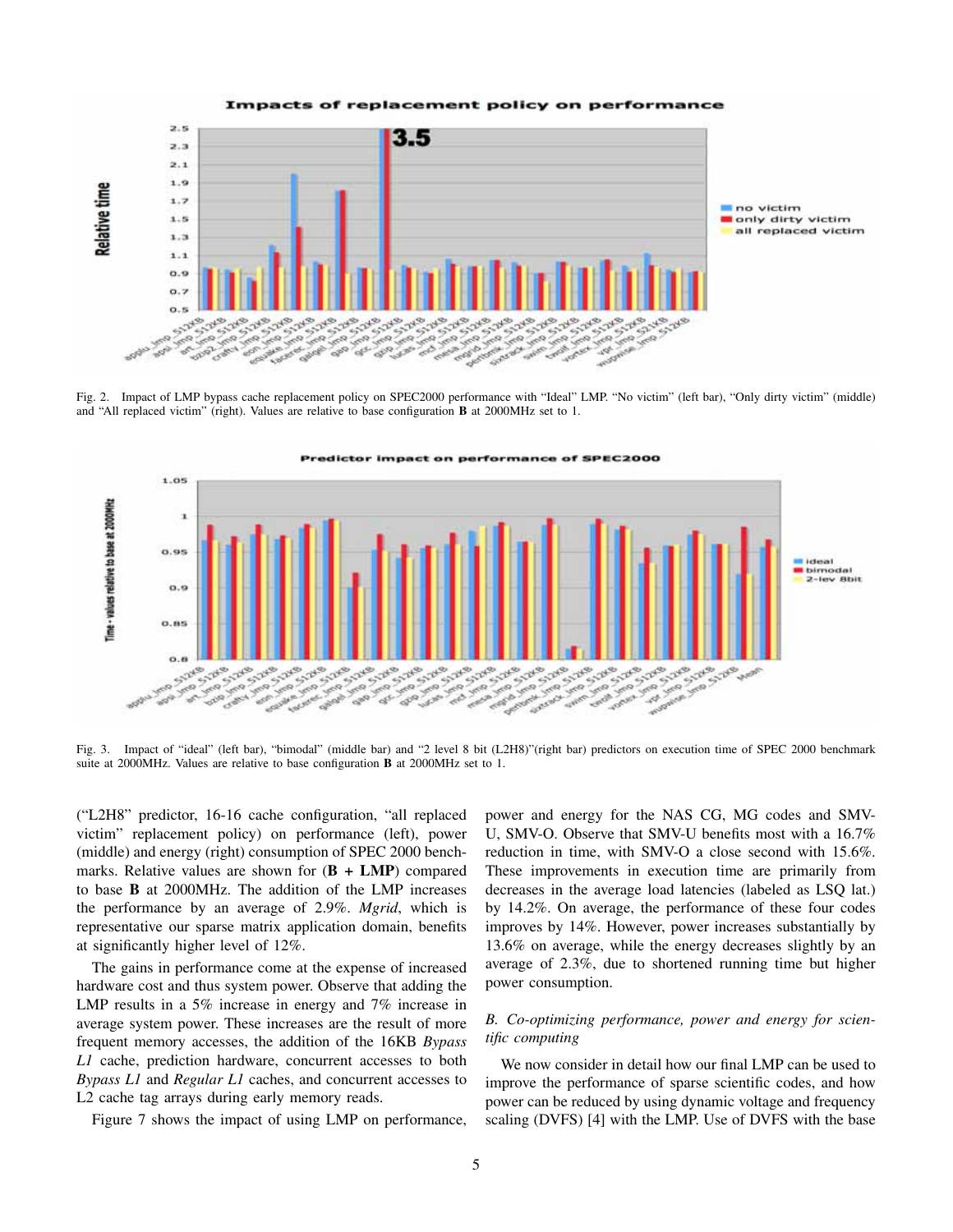

Fig. 4. Impact of the Regular L1 and Bypass L1 data cache sizes on execution of spec2000 benchmarks. 16-16KB means 16KB *Regular L1* and 16KB *Bypass L1*. Values are relative to unoptimized base configuration B at 2000MHz set to 1.



Fig. 6. Impact of our final LMP configuration on execution time, average power and energy consumption of SPEC 2000 benchmark suite at 2000MHz. Values are relative to base configuration B at 2000MHz set to 1.

architecture alone results in reduced performance at significant system power and energy savings. The latter can be used to potentially offset the power and energy increases when the LMP is added while retaining its performance benefits.

In Figure 8, we show relative values for time, power and energy for our four sparse benchmarks. The LMP offsets the performance degradation from frequency scaling down to the extent that even at 1600MHz show performance improvements. Corresponding power and energy savings are in excess of 20%. At 1400MHz performance improvements for SMV-U and SMV-O are in the range 5 to 10% with power reductions over 35% and energy reductions of over 40%. We summarize these power performance tradeoffs in Figure 9 indicating the mean relative values of time, power and energy for the base configuration B with DVFS and the enhanced configuration with LMP with DVFS (denoted by **B+LMP**).

These plots clearly indicate that without the LMP, it is

not possible to save power without degrading performance. Observe that B+LMP configuration at 1800MHz reflects nearly equal improvements in performance and power for over 15% improvements in energy. Without the LMP, performance degrades by nearly 7% at equivalent energy levels.

## VI. RELATED RESEARCH

The importance of reducing memory access latencies is reflected in a rich set of earlier results towards faster loads [26]– [29].

Tyson [26] et al. considered techniques for improving effective cache hit rates by using static and dynamic techniques to determine whether data should be cached or not, thus reducing cache pollution. This work is similar to our approach in the sense that they use prediction mechanisms to avoid caching data that is not being reused. A key difference is that we use the prediction technology to lower the effective load latency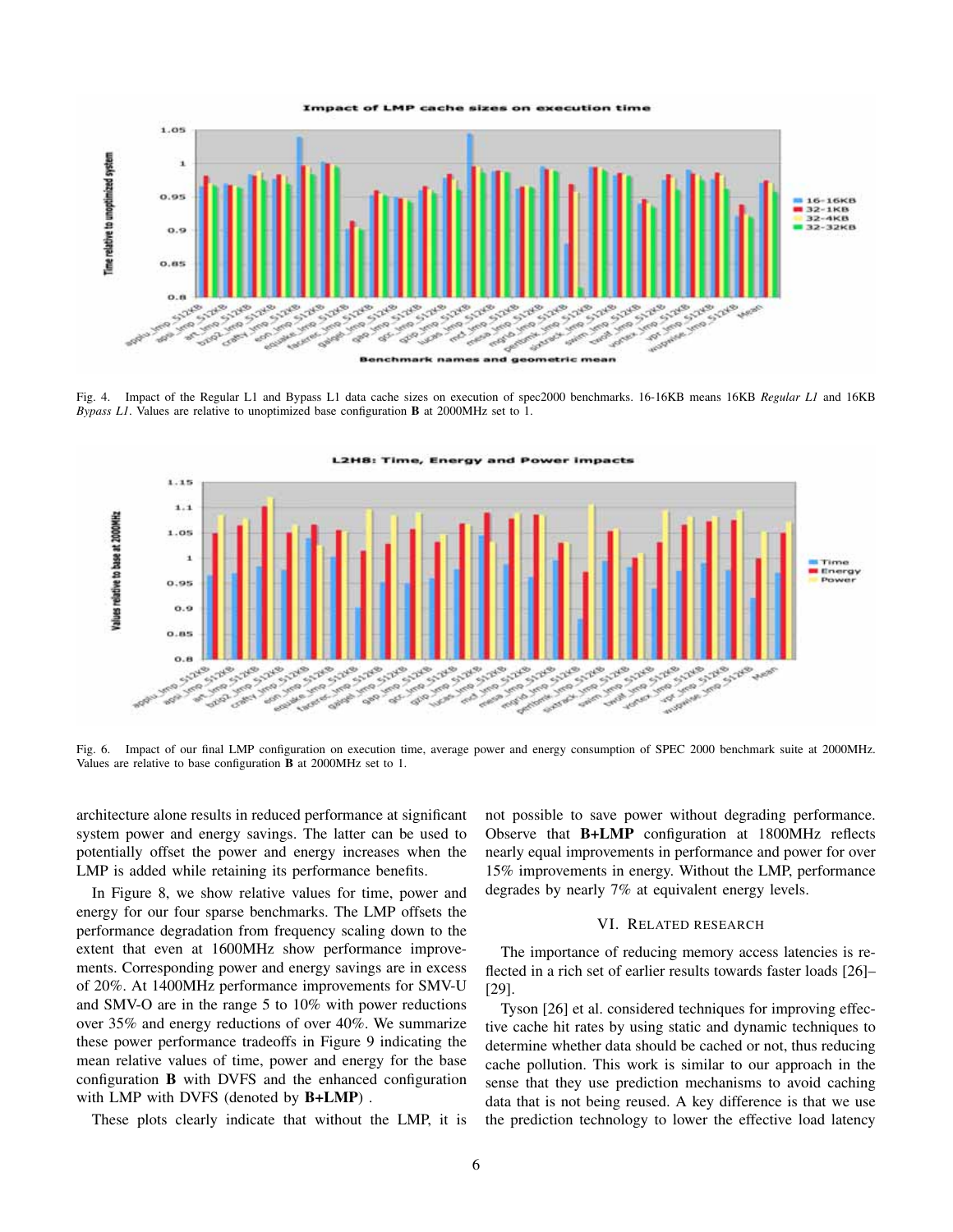

Fig. 5. Impact of Regular L1 and Bypass L1 cache size on performance (top subplot) and power (bottom subplot) of sparse benchmarks. X axis labels can be decoded in the following way: 16-16 means 16KB *Regular L1* and 16KB *Bypass L1*. Values are relative to base configuration B at 2000MHz set to 1.

by bypassing the cache, however the bypassed data can stay resident in the *Bypass L1* cache for future reuse.

Memik, et al. [27] propose schemes to predict quickly if data at a given address is already stored in cache or not. Thus, they provide a faster but possibly less accurate look-up mechanism at every cache level. If the data is determined to not exist at a particular level a full access is avoided at that level. Thus they can reduce latencies by bypassing some cache levels. Our approach is different in that it is not data address centric, but rather instruction centric to predict a complete bypass of the cache hierarchy based on past hit/miss history.

Yehia, et al. [28] present a scheme which is similar in the sense that they use branch prediction for load instructions. However they focus on pairs of load instructions representing indirect memory references. Upon detection of such a pair and a miss prediction, they replace (through hardware) the second load by a new "load squared" instruction in which indirect address resolution is performed by memory-side logic. Such an approach may not be effective for the sparse scientific codes





Fig. 7. Impact of LMP on execution time (1st bar group), power (2nd bar group), energy (3rd bar group) and on average load latency (4th bar group) for SMV-O, SMV-U, MG, and CG. Results are shown relative to values observed for each code at the base configuration B at 2000MHz set to 1.



Fig. 8. Impact of LMP and DVFS on execution time (left subplot), power (middle subplot) and energy (right subplot) of SMV-U (1st bar), SMV-O (2nd bar), CG (3rd bar) and MG (4th bar) sparse benchmarks. Results are shown relative to the base configuration B at 2000MHz set to 1.

of interest to us. This is primarily because such codes avoid indirect memory references and most loads are performed to consecutive memory locations as discussed in Section I.

Our work is also peripherally related to the following. Software cache bypassing schemes were discussed by Chi [29]. Energy savings for scientific applications were considered by Choi, et al. [4] and Freeh, et al. [30]. Additionally, prefetching techniques were discussed by Lin, et al. [31]. Effects of prefetchers on performance and power of sparse applications were investigated by authors in [12].

#### VII. CONCLUSIONS

We have developed a Load Miss Predictor (LMP) hardware addition which is effective at reducing memory access laten-